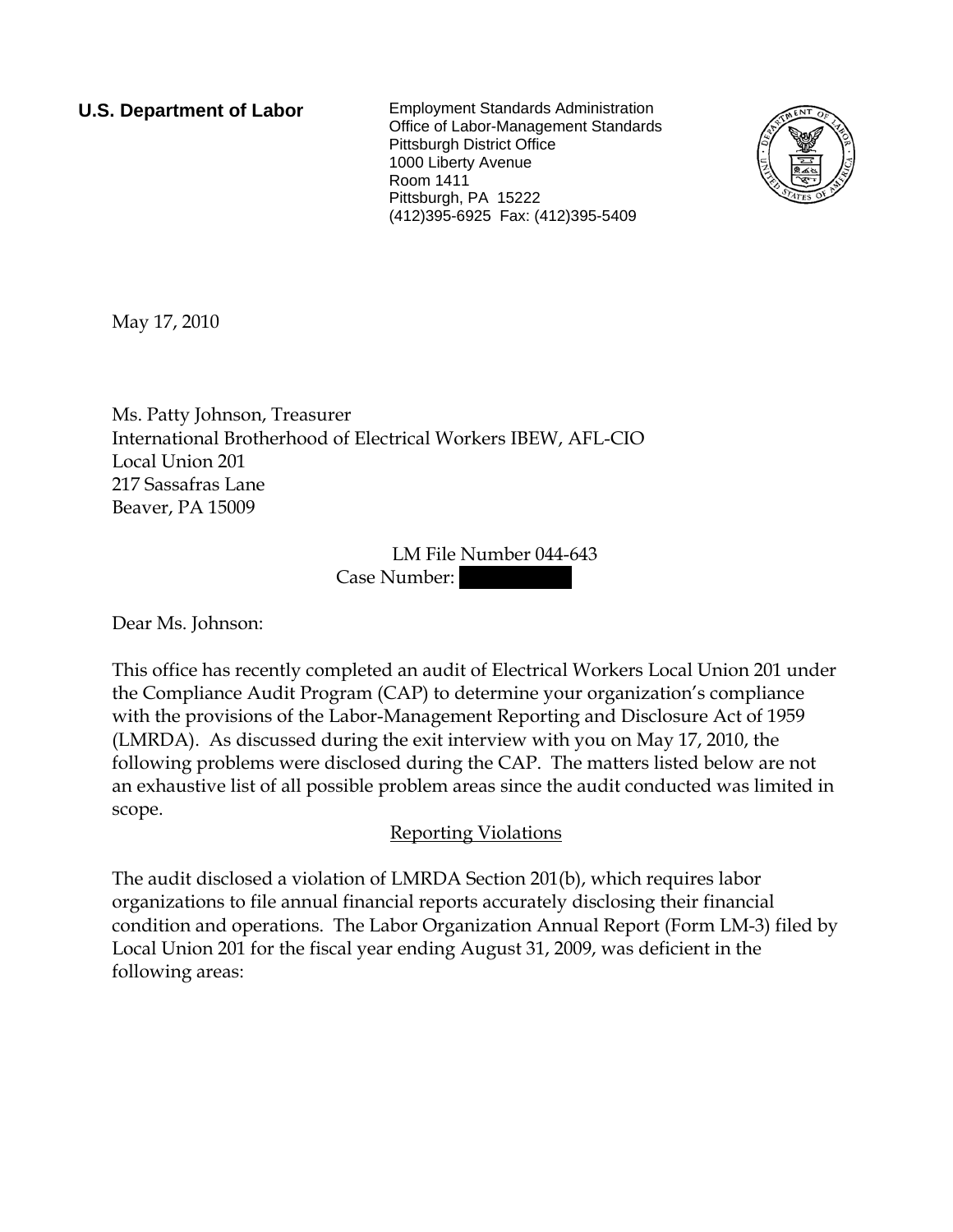Ms. Patty Johnson January 25, 2006 Page 2 of 3

## 1. Disbursements to Officers (LM-3)

Local Union 201 did not report the names of some officers and the total amounts of payments to them or on their behalf in Item 24 (All Officers and Disbursements to Officers). The union must report in Item 24 all persons who held office during the year, regardless of whether they received any payments from the union. For example, Treasurer Johnson received \$300.00 in her role as union treasurer. This amount was included in Item 46 (Cash Disbursements to Employees). Since Johnson is an elected officer of Local Union 201, she needs to be listed as an officer under Section 24 (All Officers and Disbursements to Officers).

In addition, in Item 24 (All Officers and Disbursements to Officers), Local Union 201 erroneously reported lost time payments to officers under the category of Allowances and Other Disbursements. Lost time payments to officers must be reported under the category Gross Salary (before taxes and other deductions).

## 2. Certificates of Deposit Reported As Investments

Local Union 201 improperly included the value of two certificates of deposit as investments in Statement A (Assets and Liabilities). For LM reporting purposes, OLMS considers a certificate of deposit to be cash. The purchase or redemption of a certificate of deposit is a transfer of cash from one account to another and, therefore, the local should not report these transactions as receipts or disbursements.

I am not requiring that Local Union 201 file an amended LM report for 2009 to correct the deficient items, but Local Union 201 has agreed to properly report the deficient items on all future reports it files with OLMS.

I want to extend my personal appreciation to Electrical Workers Local Union 201 for the cooperation and courtesy extended during this compliance audit. I strongly recommend that you make sure this letter and the compliance assistance materials provided to you are passed on to future officers. If we can provide any additional assistance, please do not hesitate to call.

Sincerely,

Investigator

|||| |||| |||||||